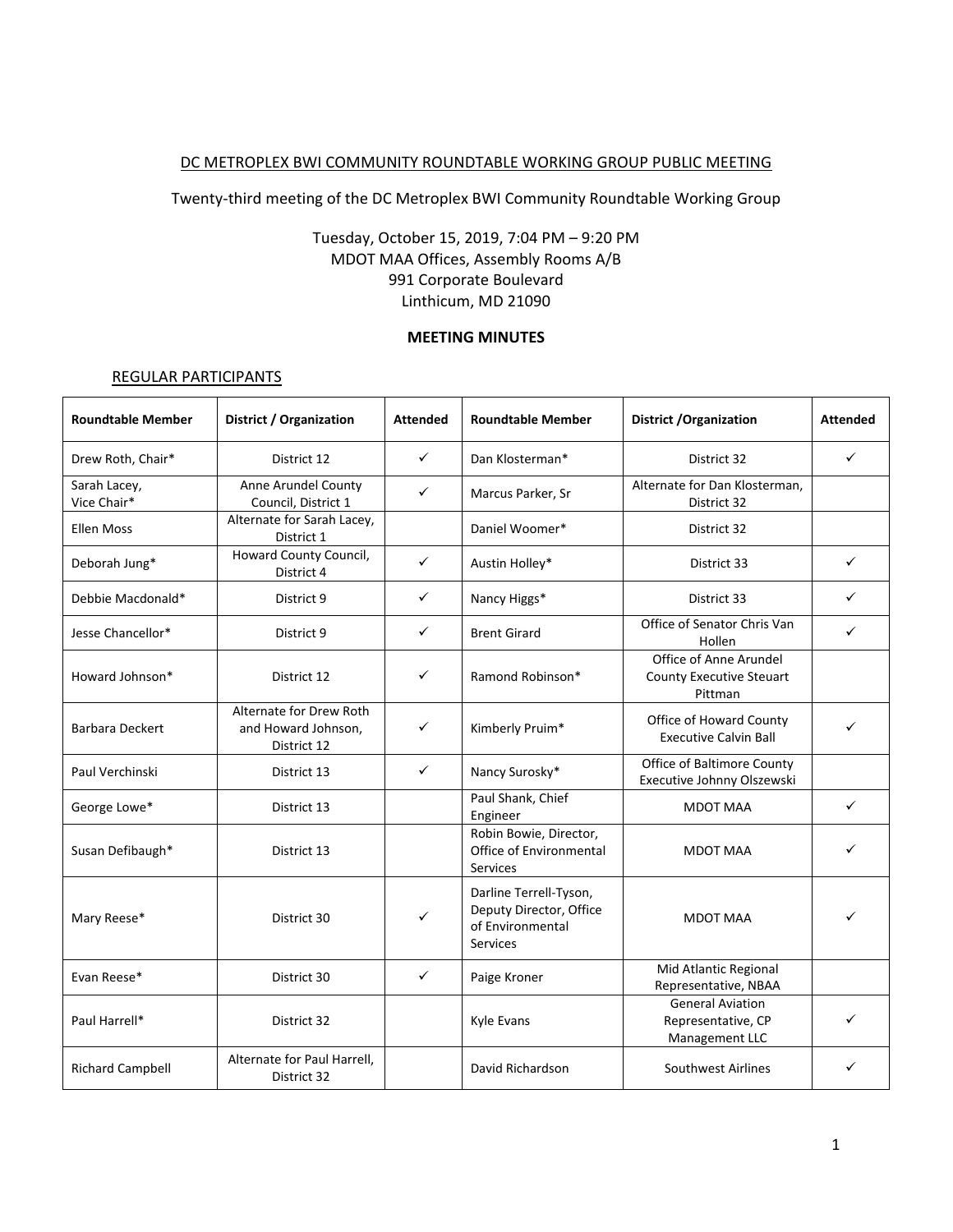| <b>Roundtable Member</b> | District / Organization                    | Attended | <b>Roundtable Member</b> | District / Organization | <b>Attended</b> |
|--------------------------|--------------------------------------------|----------|--------------------------|-------------------------|-----------------|
| Ron Pusloskie*           | Alternate for Paul Harrell,<br>District 32 |          |                          |                         |                 |

\*Voting members

## ADDITIONAL PARTICIPANTS

Maryland Department of Transportation (MDOT) Maryland Aviation Administration (MAA) Trey Hanna, Assistant for Legislative and Special Projects Jonathan Dean, Communications Manager Bruce Rineer, Manager, Noise Section Karen Harrell, Noise Program Roberta Walker, Administrative Assistant

Industry Representative Captain Gary McMullin, Southwest Airlines

Contractor Support Adam Scholten, HMMH Kurt Hellauer, HMMH Royce Bassarab, HNTB A.J. Durham, Straughan Environmental Eileen Sien, ADCI

### MEETING MATERIALS

Participants received the following materials in advance:

Meeting Agenda for October 15, 2019

Handouts at the meeting:

- Meeting Agenda for October 15, 2019
- Draft Meeting Minutes V1 from July 9, 2019
- MDOT MAA/Roundtable Technical Committee Presentation Titled: "First Look: Proposed BWI Marshall Flight Procedure Changes Developed by Roundtable Technical Committee" dated October 15, 2019

Presentations at the meeting:

- Meeting Agenda for October 15, 2019
- Draft Meeting Minutes V1 from July 9, 2019
- MDOT MAA/Roundtable Technical Committee Presentation Titled: "First Look: Proposed BWI Marshall Flight Procedure Changes Developed by Roundtable Technical Committee" dated October 15, 2019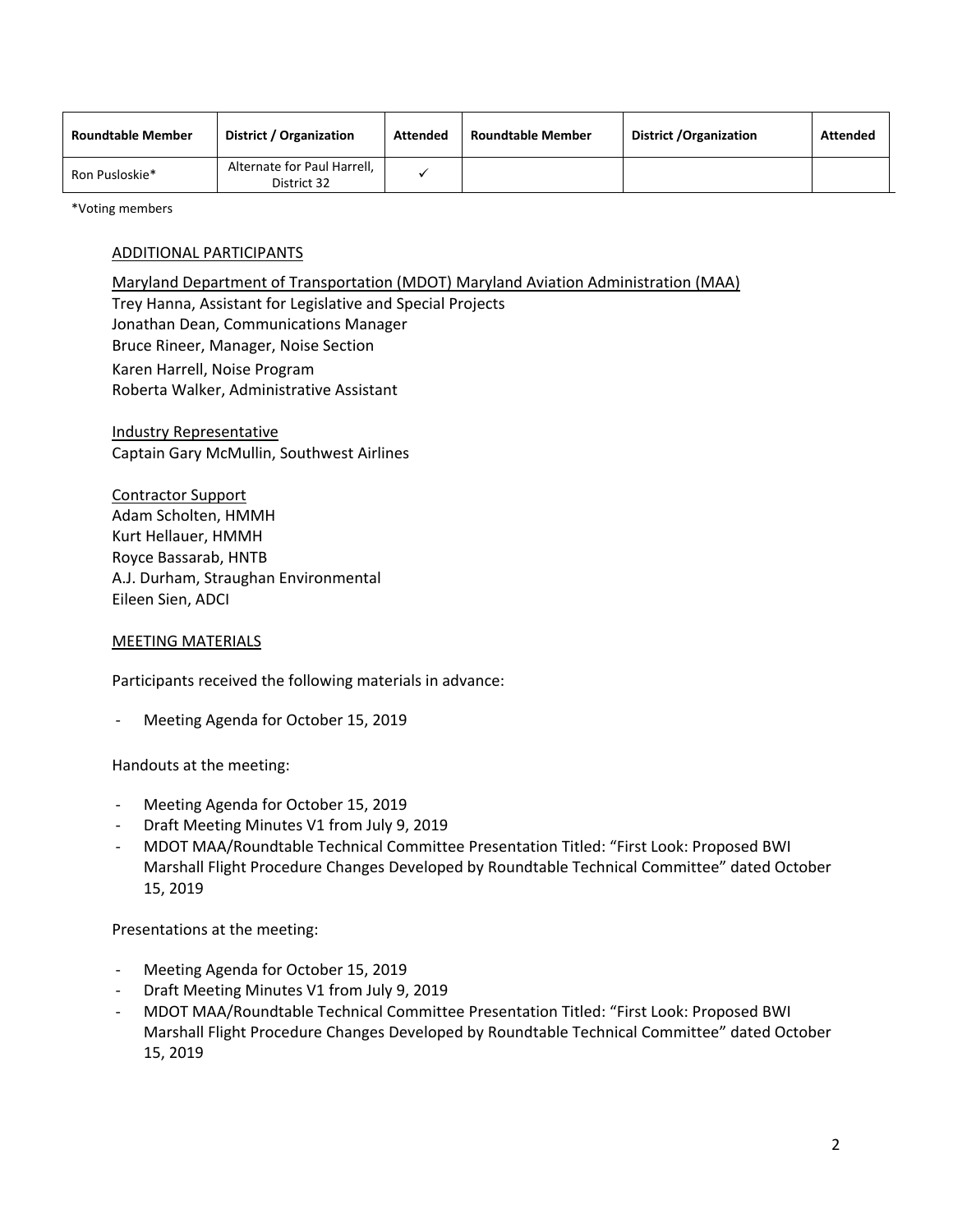## **1. WELCOME AND INTRODUCTIONS**

## *Introduction & Member Roll Call*

Mr. Drew Roth (Chair) opened the meeting at 7:04 pm and welcomed attendees. Mr. Roth began the member roll call. Roundtable members introduced themselves and stated the district or office they represent.

## *Review and Approve Meeting Agenda*

Mr. Roth stated it was time to approve the meeting agenda. Ms. Sarah Lacey (Vice Chair) moved to approve the agenda. Mr. Evan Reese seconded. All were in favor. The agenda for tonight's meeting was approved.

## *Review and Approve Meeting Minutes from July 9, 2019 Meeting*

Mr. Roth asked if Roundtable members had questions or issues concerning the minutes from the July 9, 2019 meeting. Ms. Lacey moved to approve the July 9, 2019 meeting minutes. Mr. Howard Johnson seconded. All were in favor. The July 9, 2019 meeting minutes are approved.

## **2. ROUNDTABLE CHAIR COMMENTS**

## *Introduction of the Technical Committee Presentation*

Mr. Roth announced that the Roundtable Technical Committee would present proposed flight path changes developed in concert with the MDOT MAA, HMMH, and representatives from Industry. Mr. Roth stated that a year ago, FAA presented an initial proposed set of changes to only departures to alleviate impacts caused by NextGen. The Roundtable gave the FAA the okay for those initial proposed set of changes, while recognizing that these changes alone were insufficient to address all the impacts caused by NextGen. Mr. Roth explained that the Roundtable Technical Committee developed a set of flight path changes to arrivals to complement changes the FAA proposed to departures.

Mr. Roth explained that tonight's presentation would not contain a full analysis and noise modeling of the proposed flight path changes to arrivals. He noted the full modeling and analysis are planned for November. Mr. Roth explained that once complete, the Roundtable will vote on whether to accept the Roundtable Technical Committee's proposed flight path changes to arrivals and send them to FAA. Mr. Roth stated that the Roundtable would like FAA to take the full set of Roundtable proposals and the FAA proposals previously presented and put them into their Performance Based Navigation (PBN) working group process prior to the beginning of the next PBN cycle anticipated to begin in January 2020.

Mr. Roth turned over the meeting to the Roundtable Technical Committee Chair, Mr. Reese.

# **3. PRESENTATION OF TECHNICAL COMMITTEE PROPOSAL (FIRST LOOK)**

Mr. Reese began the presentation by introducing himself and the other members of the Roundtable Technical Committee: Mr. Jesse Chancellor, Mr. Paul Harrell, and Mr. Austin Holley. He noted the Technical Committee met monthly with the MDOT MAA, HMMH, and representatives from Southwest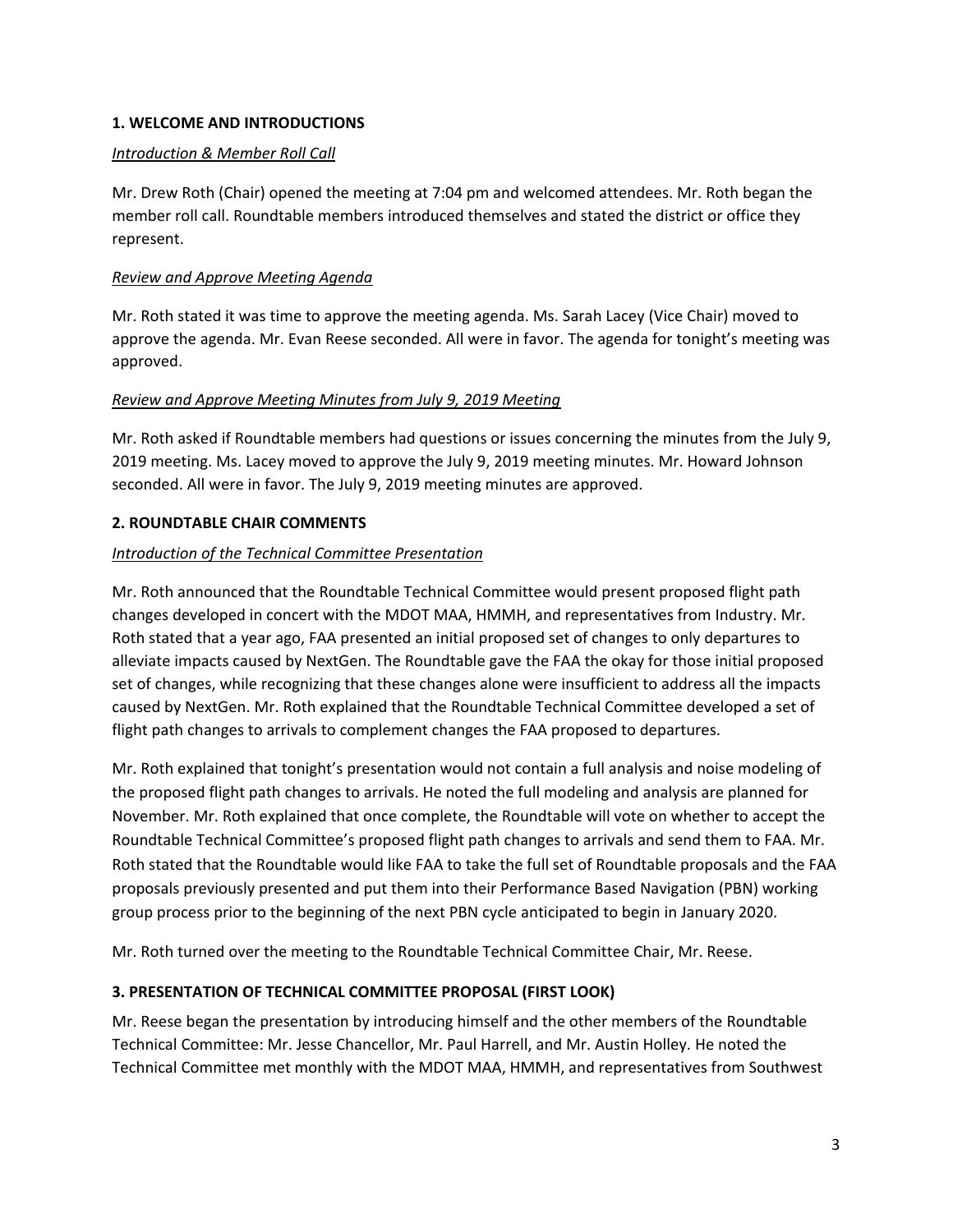Airlines starting in April 2019 to develop the proposed procedure changes in tonight's presentation and provide expertise to ensure viability of the proposed flight path changes.

Mr. Reese stated he and Mr. Adam Scholten of HMMH would be presenting, and the purpose of the presentation was to convey a high-level summary of the proposed procedure changes. He stated that the proposed changes were not intended to fix all NextGen impacts and noted the Technical Committee was on a very limited schedule to get proposed changes to FAA before the next PBN cycle. Mr. Reese reiterated that the Technical Committee's proposed changes were built upon FAA's proposed changes presented by the FAA during the Roundtable meeting on April 24, 2018. Mr. Reese noted that the Technical Committee's suggested changes would require a vote, and then be sent to the FAA. Once the FAA received the suggestions, additional changes may or may not be made by FAA.

Mr. Reese then discussed the timeline that led to the Technical Committee's proposed flight path changes to arrivals (Slides 6-7). The timeline spans from March 2015, beginning with the implementation of the DC Metroplex at BWI Marshall Airport, through present day.

Mr. Scholten presented historical and FAA-proposed flight tracks (Slides 8-21) for BWI Marshall. The slides contained mapping of arrival and departure flight tracks for three distinct time periods:

- **Pre-Metroplex:** February 9, 2012 to May 2, 2012 (84 days)
- **Post-Metroplex:** February 2, 2017 to April 26, 2017 (84 days)
- **Post-Metroplex with FAA proposed/simulated changes:** February 2, 2017 to April 26, 2017 (84 days), modified to reflect FAA's proposed April 24, 2018 procedure changes

Mr. Scholten explained each slide contained two maps, side-by-side, showing all arrival and departure flight tracks for two of the three time periods. The maps showed arrival flight tracks in purple and departure flight tracks in green. The flight tracks were overlaid on a road map with Maryland Congressional Districts delineated and labels for town names.

Slide 10 showed the Pre-Metroplex map and the Post-Metroplex map. Slide 11 displayed the Post-Metroplex map next to the Post-Metroplex map with FAA proposed/simulated changes. Following these two slides, Slides 12 and 13 displayed the same information on a different scale, showing communities further away from the BWI Marshall Airport.

Mr. Scholten explained Slides 14-17 displayed arrival and departure flight tracks for predominant East Flow aircraft traffic. East Flow includes arrivals on Runways 10, 15L, and 15R; and departures from Runways 10, 15L, and 15R. Mr. Scholten noted the FAA's proposed/simulated changes are anticipated to shift departures from Runway 15R further to the south, closer to where they were pre-Metroplex and also split the two departure paths into two streams over Columbia by modifying the TERPZ departure procedure, and establishing the new LINSE departure procedure.

Mr. Scholten explained Slides 18-21 displayed arrival and departure flight tracks for predominant West Flow aircraft traffic. West Flow includes arrivals and departures on Runways 33L, 33R, and 28. He noted the FAA proposed/simulated changes were anticipated to shift flight paths primarily for Runway 28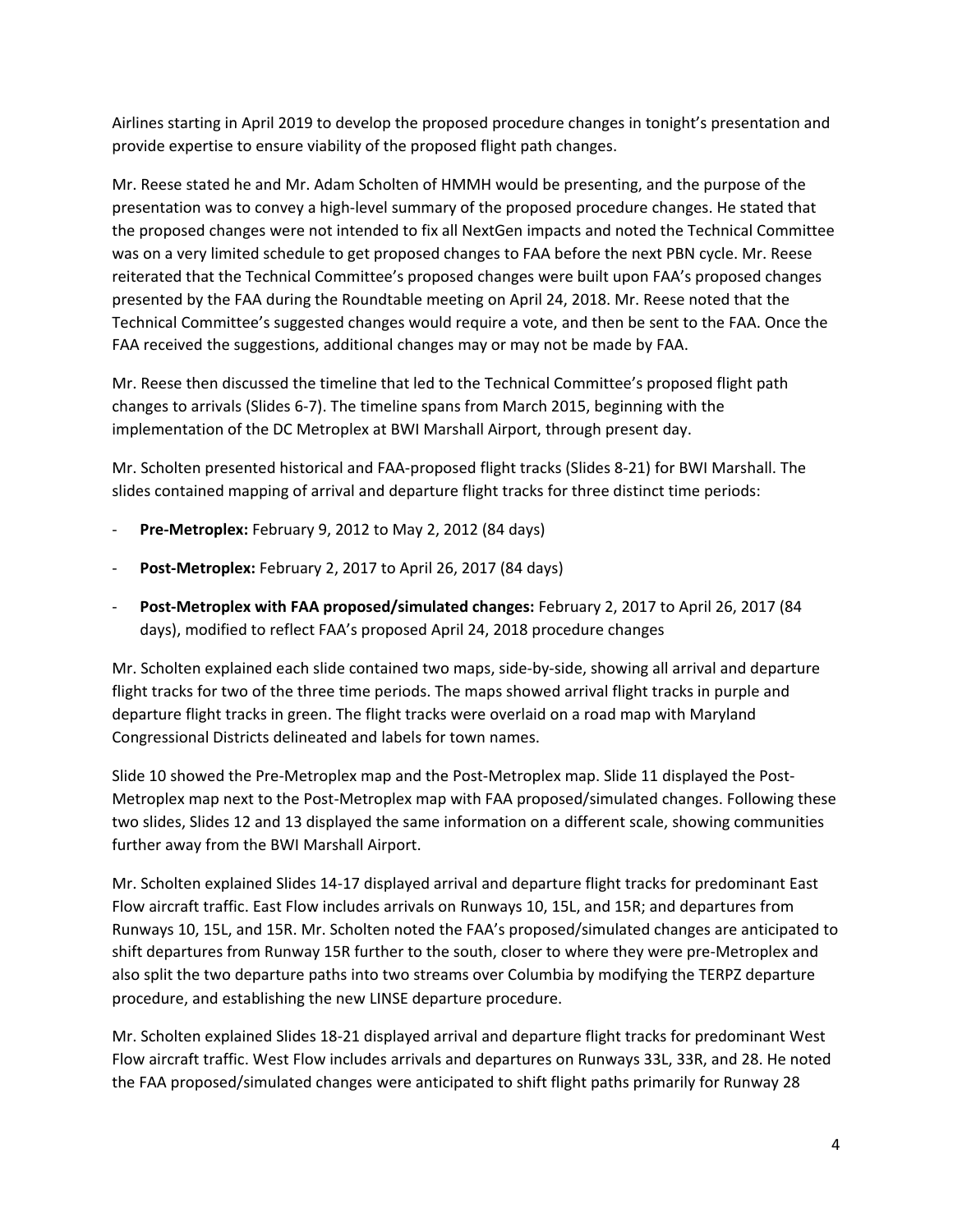further south and concentrate departure flight paths from Runways 33L and 33R. Mr. Scholten noted that Runways 33L and 33R see less traffic than Runway 28.

After describing the maps, Mr. Scholten stated that the big change between the Post-Metroplex (current) flight paths and the Post-Metroplex with FAA proposed/simulated changes is that the flight paths would be shifted south. The flight paths would remain concentrated, although shifted closer to where they were historically, specifically for departures from Runways 15R and 15L, and then for westbound departures from Runway 28. Mr. Scholten reiterated that the Technical Committee used the FAA's proposed/simulated changes as a starting point for the Technical Committee's proposed changes to arrivals.

Mr. Reese stated that FAA addressed only departures and did not address arrivals at all. He stated that 70% to 75% of all traffic at BWI Marshall Airport is on West Flow arrivals. Mr. Reese then presented the goals of the Technical Committee in developing procedure changes (Slide 23):

*"The goal of the Roundtable Technical Committee was to develop solutions to address the following issues resulting from the implementation of NextGen at BWI Marshall, and related Performance Based Navigation (PBN) procedures:*

*– Concentrated flight paths associated with existing FAA published and proposed NextGen arrival and departure procedures*

*– Extended periods of level flight by arrival aircraft at low altitudes and low altitude approaches*

*– Changes to lateral flight paths of arrivals and departures to relocate flight paths to historical locations or locations with the potential to reduce community noise exposure"*

Mr. Reese stated that an additional goal was the development of procedural changes that would be supported by MDOT MAA and Industry.

Mr. Paul Shank of the MDOT MAA stated that the support of all affected parties (the Roundtable, MDOT MAA, and Industry) was extremely important. He noted the FAA made a commitment to consider proposals supported by all parties. Mr. Shank explained that the FAA conducts PBN working groups to test procedural changes, and MDOT MAA would be part of the working group that reviews the Technical Committee's proposed procedural changes. Mr. Reese explained that the Technical Committee wanted to create more procedural changes, but time was a limiting factor. He noted these proposed procedural changes need to be shared with FAA prior to January 2020, so they can be incorporated into the next PBN review cycle.

Mr. Reese stated that the anticipated benefits of the Technical Committee's proposed procedural changes (Slides 23-24) include higher aircraft altitudes on arrivals where possible, higher aircraft altitudes on approach during good and bad weather conditions leveraging Continuous Descent Approaches (CDA), better distributions of approach operations, and the relocation of some flight path locations. He noted the hope is for the procedures that incorporate CDA's is to eliminate most of the low altitudes associated with visual approaches, as visual approaches allow pilots to descend as they see fit, which can lead to aircraft at lower altitudes and increased noise.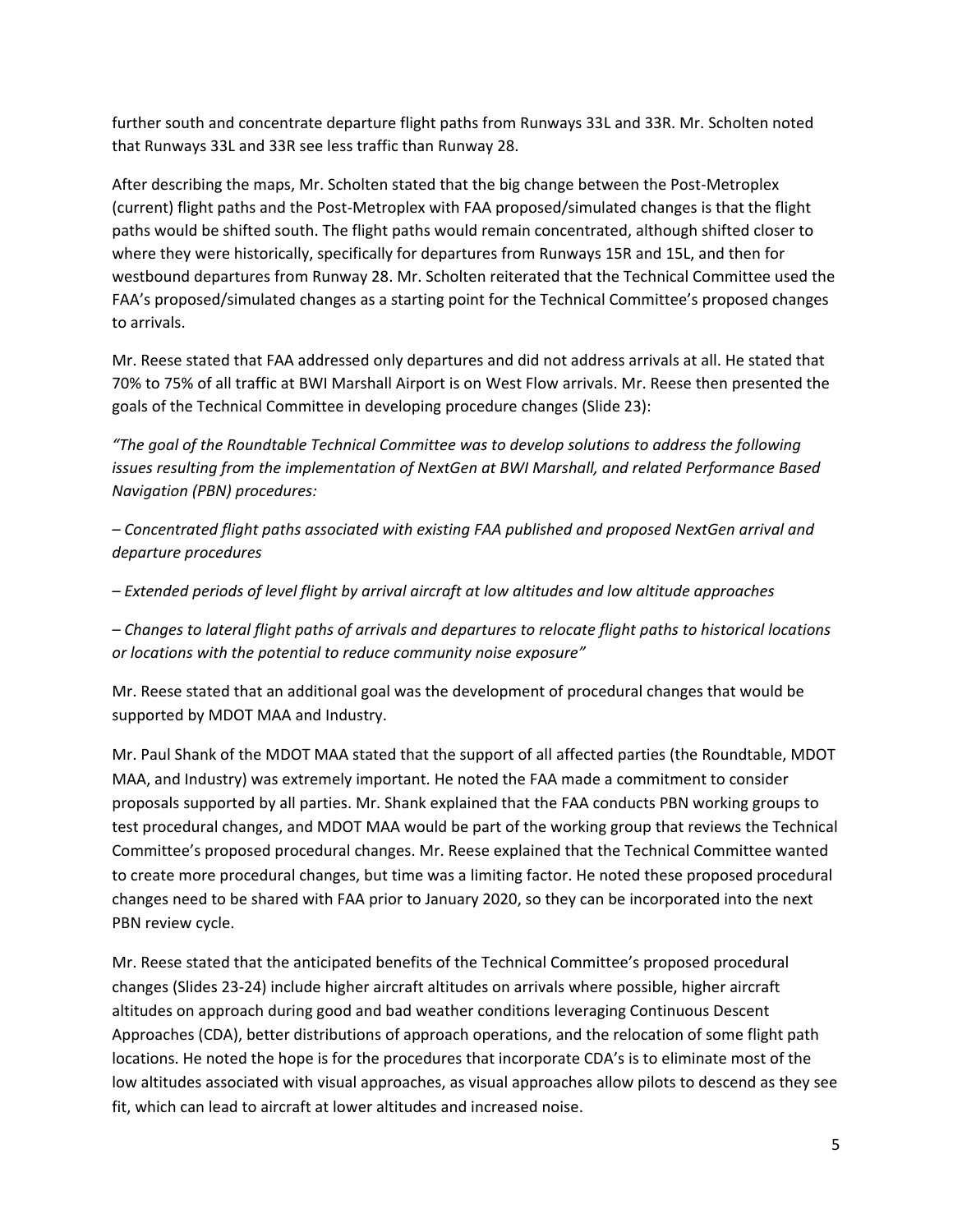Mr. Scholten presented Slides 26-29, which display examples of traditional descent profile, known as step-down/conventional descent, a CDA profile, and an example of the anticipated noise reduction benefits of the CDA in comparison to a traditional descent profile. Mr. Scholten presented modeled noise level of a 737-700 aircraft in Sound Exposure Level (SEL) and created SEL contours. He explained the total area of the resulting CDA profile SEL noise contours are smaller than the noise contours of the traditional descent profile.

Mr. Reese reiterated that the noise analysis of the Technical Committees procedural changes is incomplete. Results of that noise analysis will be presented to the Roundtable at the November 2019 meeting; the goal of that meeting is for the Roundtable to agree on the Technical Committee's proposed procedural changes. Mr. Reese continued that, if an agreement is reached, then the Roundtable will forward the agreed upon proposed procedural changes to FAA for inclusion into the PBN working group. Mr. Reese encouraged everyone to review the presentation online at the MDOT MAA website and to reach out to him with any questions.

*\*Note: The presentation of proposed procedure changes developed by the Roundtable Technical Committee from the October 15, 2019 Roundtable meeting can be found at: [https://maacommunityrelations.com/\\_media/client/anznoiseupdate/2019/101519/101519\\_Presentatio](https://maacommunityrelations.com/_media/client/anznoiseupdate/2019/101519/101519_Presentation.pdf) [n.pdf](https://maacommunityrelations.com/_media/client/anznoiseupdate/2019/101519/101519_Presentation.pdf)*

Mr. Scholten presented Slides 35-39, which displayed a map of the Post-Metroplex Existing/Published 2017 flight tracks alongside a map with the proposed flight tracks that would result from the Technical Committee's proposed procedural changes for RAVNN Runway 33L arrivals and approaches (Slide 35) and the existing and proposed aircraft minimum altitudes (Slide 36). Mr. Scholten explained that an arrival is a published routing that gets aircraft from high altitude airspace into the terminal environment and places the aircraft in a position where they can make a landing, but it does not necessarily align them with the runway. Alternately, an approach procedure takes an aircraft from the end of an arrival procedure and provides guidance to a runway for landing. Mr. Scholten noted Slide 37 displays the existing and proposed approach and arrival procedures overlaid on a map with Census population density color coded by population.

Following Mr. Scholten' s discussion on Slides 35-39, Ms. Nancy Higgs was concerned that the Technical Committee's proposed procedural changes would cause more aircraft traffic in her community of Arden on the Severn. Her community is under the navigational point SPLAT. Mr. Reese explained that the procedure would hopefully send some of the aircraft currently going to SPLAT to other navigational points, specifically the points HAXAK and GRAFE. He also reiterated that aircraft going to SPLAT would be at a higher altitude under the Technical Committee's proposed procedures. Ms. Higgs stated that past noise monitoring at her home and at a neighbor's home showed average altitudes of 2,500 feet to 2,000 feet over 18 months. She thanked the Technical Committee for their work and for ensuring higher altitudes were part of the proposed procedures.

Mr. Shank pointed out that at the navigational point JETNA, aircraft have been as low as 3,113 feet, but the Technical Committee's proposed procedures would make the minimum altitude 5,000 feet. He also noted with the Technical Committee's proposals the aircraft would be in a near flight idle continuous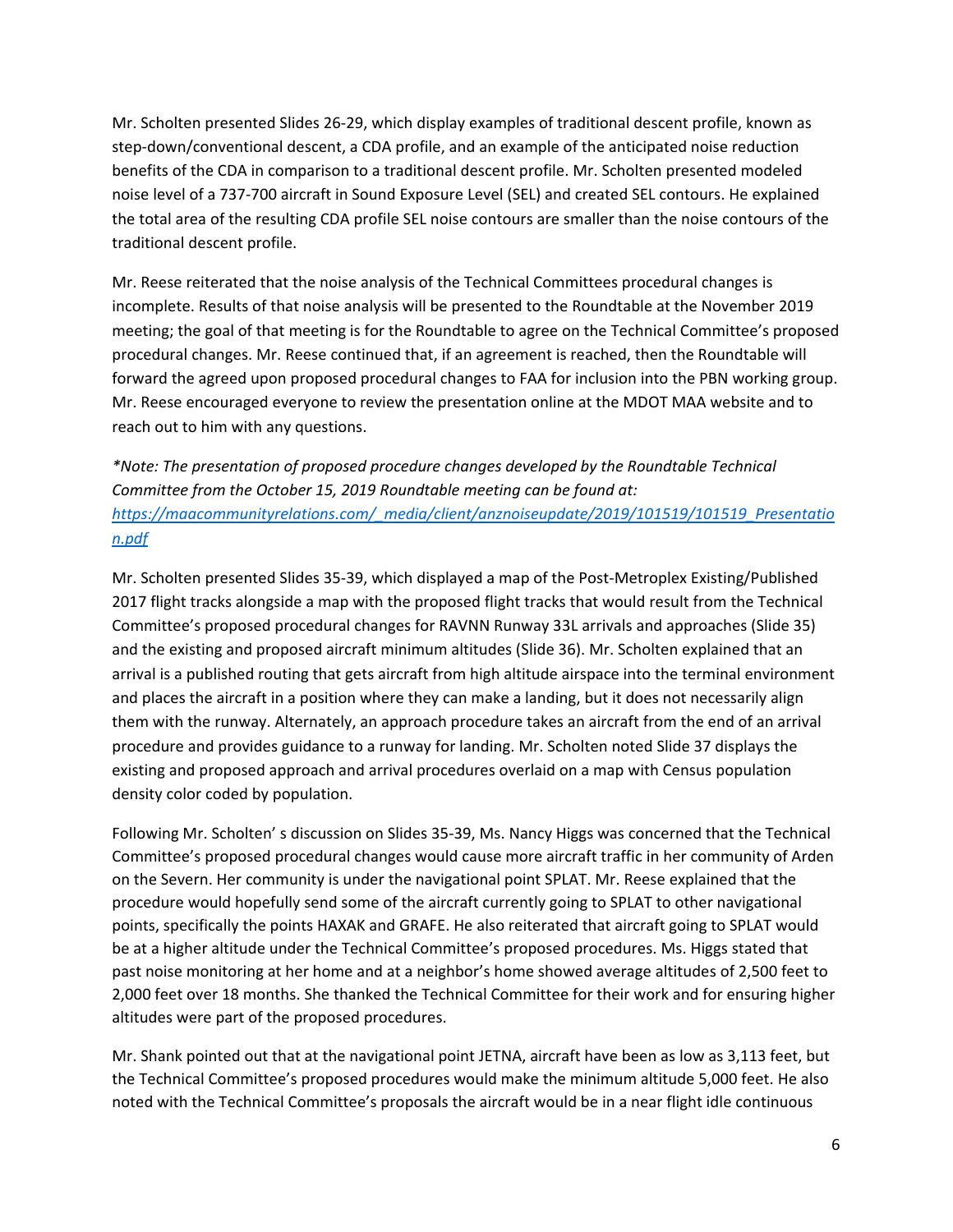descent, meaning arrival aircraft would not have gear and flaps deployed, which leads to increased airframe noise.

Mr. Kyle Evans, General Aviation Representative to the Roundtable, asked for the distance between the waypoints and the approach on the runway. Mr. Scholten replied the closest would be a mile-and-a-half. Mr. Evans responded not all aircraft would be capable of making an approach at that short a distance and that it takes hundreds of thousands of dollars to get aircraft approved to fly these types of procedures. Captain Gary McMullin of Southwest Airlines stated that he agreed, but that aircraft lacking the appropriate equipment could continue to fly the existing published approach procedures.

Ms. Higgs asked if the Technical Committee's proposed procedural changes would address late night aircraft and cargo aircraft. Mr. Scholten replied that the procedures were designed to be used 24 hours a day, but that aircraft would need to be certified to be able to use the Required Navigation Performance (RNP) technology to fly the procedures. He explained that most aircraft at BWI Marshall are certified for this purpose, but there are a few exceptions such as legacy MD88 aircraft. Mr. Reese stated 30-year-old 737s (such as the 737-400) and some contract carriers for military and cargo may not be certified; however, every new jet from American and Southwest Airlines are equipped with the technology to fly the proposed procedures.

Mr. Chancellor began the discussion for Slides 41-45 that present the ANTHM and TRISH Runway 10 arrivals and approaches. He stated that on days when the airport is in East Flow operations, Howard County gets the same amount of departures as on West Flow days and also is subjected to arrivals. He explained this creates a continuous noise environment. Mr. Chancellor stated that the goal for changes to Runway 10 arrivals was to move flights closer to the airport, better separate departures from arrivals, increase altitudes, and incorporate CDA's. Mr. Scholten described the increase in altitudes (Slide 42) of both arrivals and departures. Mr. Chancellor stated that the Technical Committee wants to avoid negatively impacting communities that did not experience aircraft noise prior to NextGen and was a major factor in developing the proposal for Runway 10 arrivals. Mr. Reese commented that CDAs in addition to potentially reducing noise would also save Industry money and fuel.

Mr. Scholten moved on to Slides 47-49 presenting proposed procedure changes for Runway 15R RNP approaches. Mr. Scholten explained Runway 15R is not used often, however, the Technical Committee proposed publishing procedural changes that would increase altitudes during approach. Mr. Scholten concluded by noting that there were no proposed changes from the Technical Committee to Runway 15R RNP approaches that would shift aircraft flight paths laterally, and that the Technical Committee's changes only dealt with changes to aircraft vertical profiles.

Mr. Reese discussed the next steps for the Technical Committee and the Roundtable. He explained at the November meeting, HMMH would complete a full noise analysis for the proposed procedural changes and the Technical Committee would present the analysis to the Roundtable. Mr. Reese noted following the presentation, the Roundtable will vote to submit the Technical Committee's proposed procedural changes to FAA or to make changes and reanalyze. The December Roundtable meeting would be held only if necessary, to resolve any concerns or present any new analysis. Mr. Reese stated that the goal was to have a final submittal package to FAA with the Technical Committee's proposed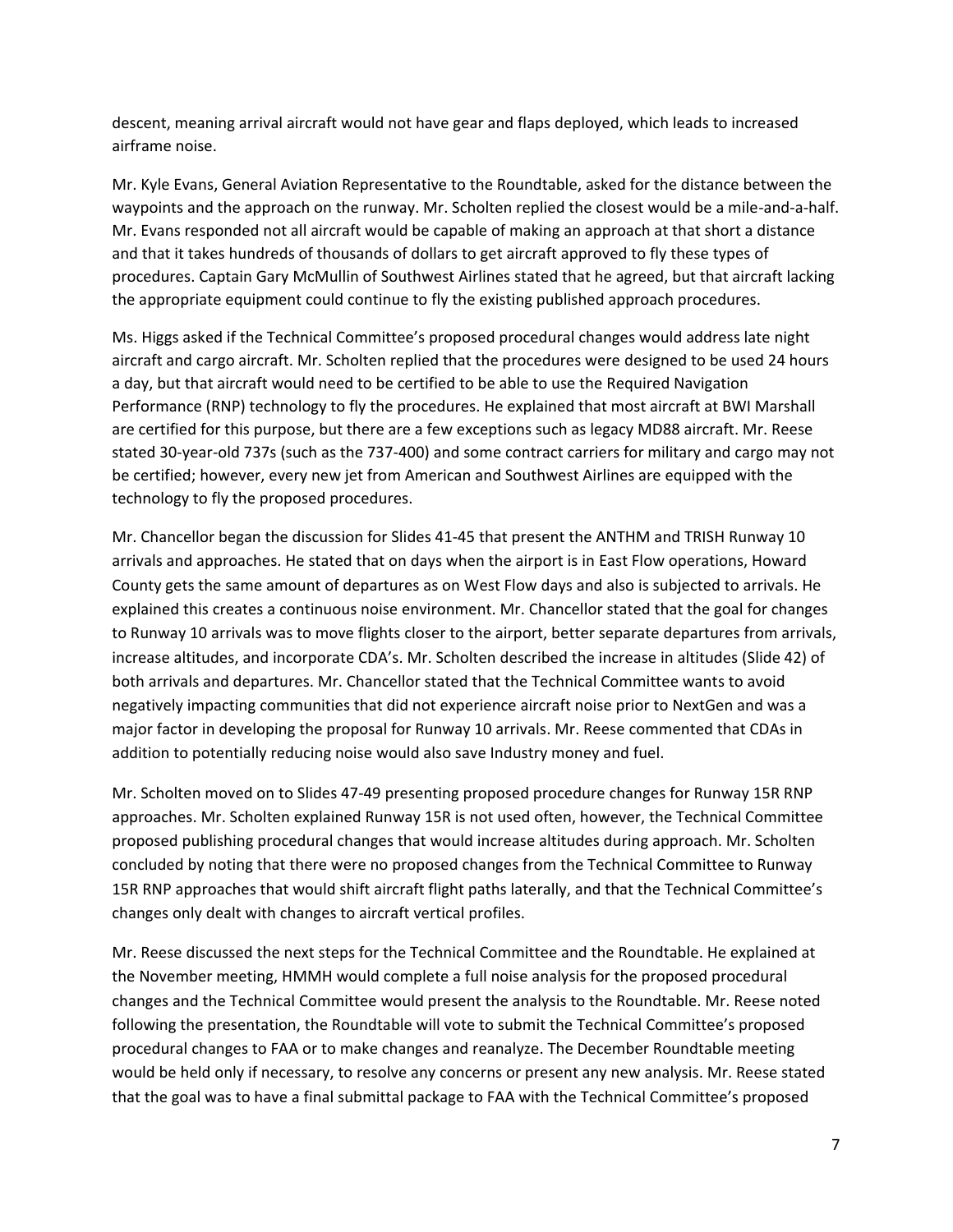procedural changes by the end of 2019 for consideration at the PBN working group. Mr. Roth agreed that ideally there would not be a need for the December meeting, and that having Roundtable approval in November would minimize the risk of successfully getting proposed procedural changes through the FAA approval process.

Mr. Paul Verchinski asked if the MDOT MAA, Industry, and the Roundtable had come to an agreement on the proposed changes to Runway 28 departures, which were part of the procedures proposed by FAA and presented in April of 2018. Mr. Reese stated that everything presented by FAA in April 2018 was included in the Technical Committee's procedural changes assumptions. Mr. Reese stated he was unsure if FAA had additional updates to make on Runway 28 departure procedures, but the Technical Committee would not be making any changes due to time constraints. Mr. Shank stated that FAA worked with MDOT MAA when developing the changes to Runway 28 departures and their feedback was reflected. Mr. Roth summed up the response by saying the Technical Committee did not make any modifications to FAA's proposals.

Ms. Lacey asked Mr. Reese about the presentation intended for the November meeting. Ms. Lacey stated that, after the Roundtable approves the Technical Committee's proposed procedural changes, she would like to go to the Anne Arundel County Council and sponsor a resolution to support the Roundtable's position. Ms. Lacey stated that certain questions would need to be answered prior to this action, such as:

- 1. Was the noise impact calculated from current population data and current land development?
- 2. Will we be able to compare the cumulative noise impact expected?
- 3. What metrics will be used to compare changes in noise impact?

Ms. Lacey does not think the Council would want to approve a plan that could ultimately impact more people.

Mr. Reese stated that the Technical Committee used pre-NextGen flight tracks as a boundary for the new procedures. Mr. Reese stated that the biggest change for the Technical Committee was getting aircraft higher for longer and flying at reduced power settings. Mr. Roth stated that the analysis at the November meeting would be the same type of analysis that was done and presented at the December 2018 meeting. Mr. Scholten stated that the December 2018 presentation was on the website, and Ms. Lacey said she would review it. Ms. Lacey offered to coordinate any future information requests with the Anne Arundel County government.

After a brief discussion on providing data outside of what was in the December 2018 analysis, Mr. Shank asked that requests for additional analysis from members of the Roundtable be sent to Ms. Robin Bowie, MDOT MAA Director of the Office of Environmental Services. Requests would most likely not be in by the November meeting, but could be addressed afterward.

Ms. Deborah Jung asked what would happen if the FAA makes the Technical Committee's proposed procedural changes with no improved outcomes. Mr. Reese did not have an answer and stated that although he has been hard on FAA in past meetings, he was optimistic due to recent conversations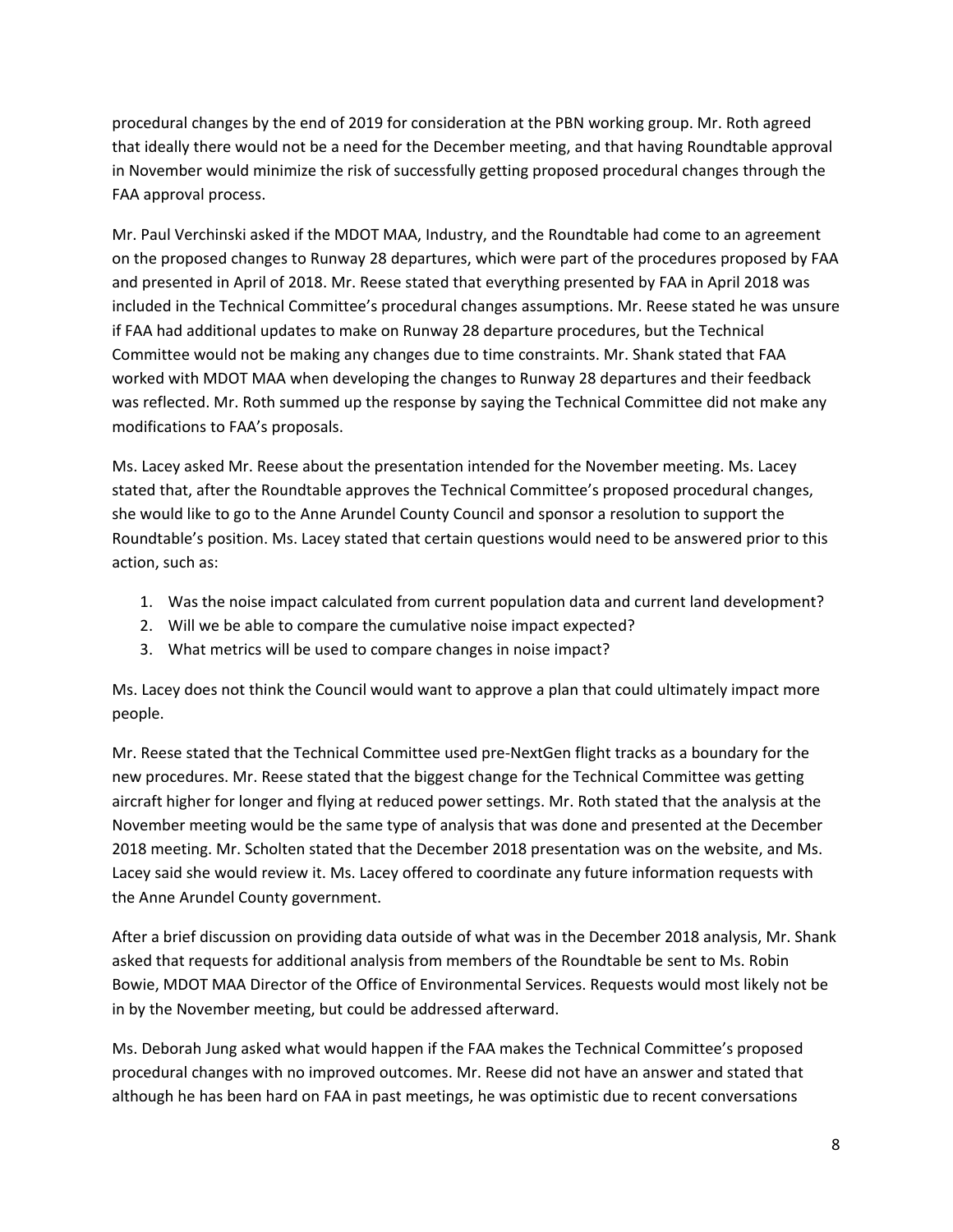between the FAA and Mr. Shank. Mr. Reese continued that the Roundtable made progress early on by standing firm against the FAA and requesting they fix the problems they caused by implementing NextGen. Mr. Reese noted he feels this approach got the Roundtable to a place with the FAA where they opened up the conversation and offered to accept a proposal that was agreed upon by the Roundtable, MDOT MAA, and Industry. Mr. Reese stated this Roundtable has gone further than any other Roundtable in the country from his perspective in making progress with the FAA. Mr. Roth concluded by noting that any remaining problems not addressed by this proposal would continue to receive the Roundtable's attention moving forward.

Ms. Jung stated that Howard County won a motion in the lawsuit against the FAA, and the case will be heard. Mr. Reese was happy to hear the lawsuit would be moving forward. No date had been set for oral argument as of October 15<sup>th</sup>.

Ms. Barbara Deckert asked for an approximate implementation date for the departures package. Mr. Roth replied that, from FAA's perspective, the departure package and the Technical Committee's proposed procedural changes were all one package and would go to the PBN working group together.

Ms. Higgs stated that she was impressed and hopeful that the work of the Technical Committee will provide relief. Mr. Reese stated that it has been a great process and that MDOT MAA was lucky to have a contractor like HMMH and a predominant carrier like Southwest Airlines willing to represent Industry and support the process.

Ms. Debbie Macdonald asked how success will be measured. Mr. Reese stated that it would take six months at the earliest to review data after the FAA implements any changes, and that any changes would likely be two to three years away. Ms. Macdonald replied that it would be important to communicate incremental steps and look for feedback as well as figure out how to measure changes in noise. Mr. Reese replied that the only way to gain feedback is to continue to make noise complaints and ask to have noise monitors at your property. Mr. Roth agreed it would be good to validate models by having noise monitors in appropriate places, and having measured noise levels before and after the proposed changes are implemented. Ms. Macdonald asked how to get better noise monitoring. Mr. Roth stated it was a state legislature issue because the state provides funding for the noise monitors.

Ms. Reese encouraged everyone to request a noise monitor in the meantime and asked the MDOT MAA about the possibility of making a cohesive effort to get collection points, both now and again after FAA implements changes. Mr. Reese stated that he sees an opportunity to pick points and do a two-year study on the pre and post-implementation noise levels. Mr. Roth proposed they make a plan, possibly at the January Roundtable meeting, for noise monitor placement and study.

### **Deliverables:**

• MDOT MAA and HMMH to present full noise analysis of Roundtable Technical Committee proposals at November meeting

### **5. PUBLIC COMMENT**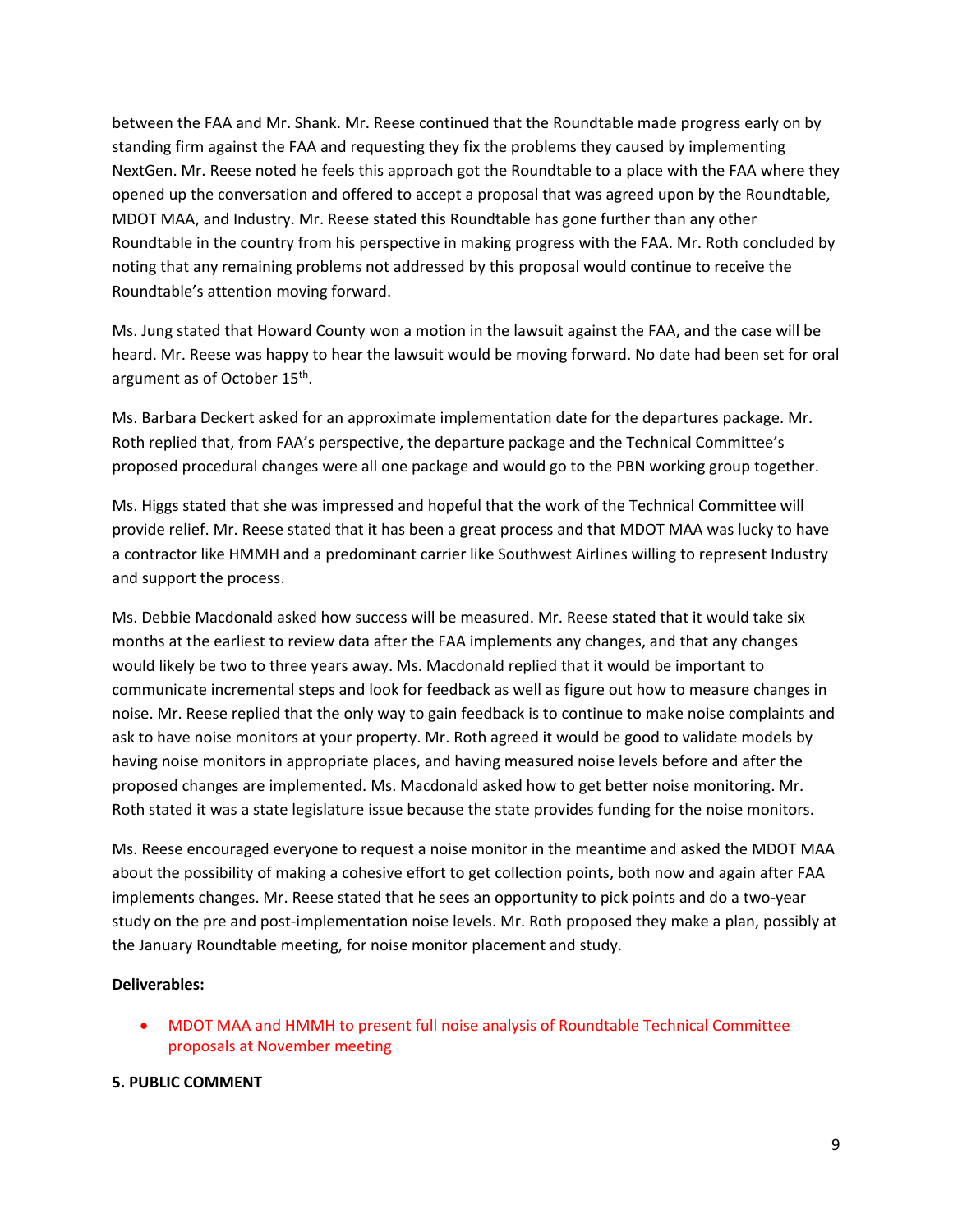Mr. Roth moved on to public comment.

**Ms. Julie McQuil** of Ellicott City thanked everyone for their hard work to date. She stated the airplane noise in her neighborhood from departures is horrible. She was in attendance to represent several people in her neighborhood and wanted to say the noise needs to be reduced.

**Ms. Sharon Cosgray** of Clarksville thanked everyone and said she was unaware so much work had been done. She stated that there is a noise issue, as well as a mental health issue. She stated that the noise is constant and she wears ear plugs inside her home, which is stressful.

**Mr. Mark Peterson** of Elkridge stated there were 17 screaming takeoffs that morning between 6:07 AM and 7:00 AM. Lately, he observed planes all over the place, both vertically and horizontally, and asked if it had to do with the runway work. Mr. Peterson believes the differences in altitudes were thousands of feet and varied in horizontal placement by a half-mile. He wondered why there was so much variability. Mr. Scholten believed the variability was due to Runway 10 closures, causing Runway 33L departures to be vectored by air traffic control. Mr. Roth stated that the runway work is scheduled to be complete in mid-November.

Mr. Peterson observed the greatest number of variations before dawn, and asked if MDOT MAA could limit the work schedule to 7:00 am to 7:00 pm. Mr. Shank stated that the contractors have the flexibility to work multiple shifts in a day to finish more quickly. Mr. Peterson commented on the fact that MDOT MAA Administrator, Mr. Ricky Smith, has not yet attended any meetings. Mr. Roth replied that, because of the productive work of the Technical Committee, he had not attempted to schedule Mr. Smith since spring.

**Ms. Laura Donovan** of Glen Burnie asked how high altitudes would be above MD State Route 295 and Interstate 95, and if helicopters could fly under them. Ms. Donovan stated that her home still had four broken windows, her hearing is getting worse, and she has permanent ringing in her ears (tinnitus). She asked if the helicopter impacts were an MDOT MAA issue or an FAA issue. She asked if there was an acceptable substitute for a noise monitor because the wait time for testing is long.

Mr. Roth asked Mr. Shank who controlled flight procedures for helicopters. Mr. Shank identified the FAA. Mr. Roth asked if the helicopters were affected by NextGen. Ms. Donovan continued that helicopter traffic started in 2009 and has gotten worse over the years. She stated that relocating neighborhoods may be a solution. She also stated that the types of helicopters (medical) and the size of helicopters (now larger) have changed and now other communities are beginning to be affected. Mr. Shank apologized to Ms. Donovan and stated that the MDOT MAA previously met with FAA and asked them to raise overflight altitudes for helicopters. He stated that an analysis was done for her property. Ms. Donovan will speak with Mr. Royce Bassarab of HNTB to revisit the analysis.

**Ms. Kim Saydjari** of Clarksville thanked the Roundtable and said she wished she knew about these efforts sooner. She stated the she found out about it through the Nextdoor app. She asked how the Roundtable could let more people know about these efforts, and what non-Roundtable member citizens can do to make progress on issues with the FAA.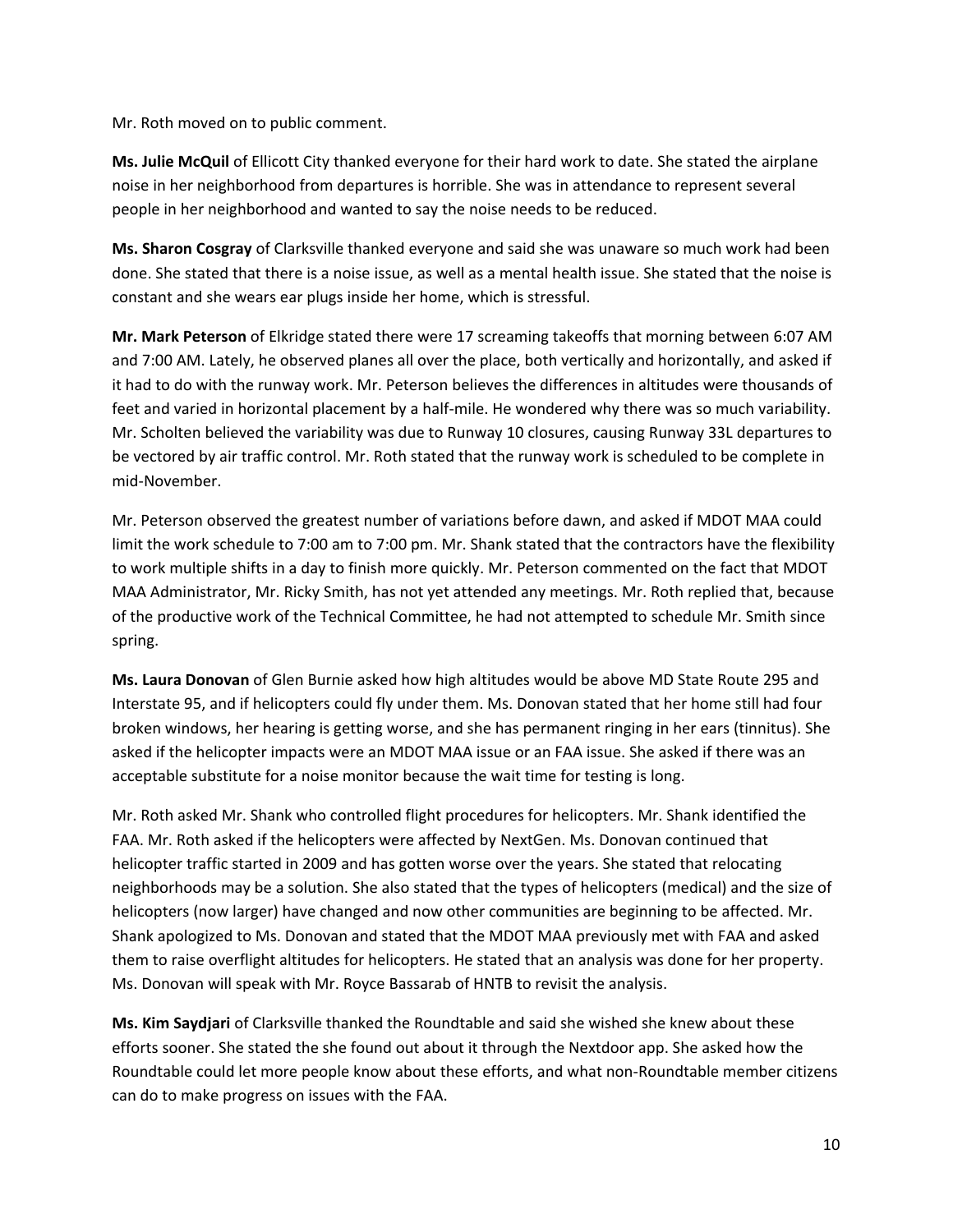Ms. Jung mentioned the Roundtable Communications Committee, and as part of that, she reported on the Roundtable to her colleagues on the County Council. She stated that the work of the Roundtable was at an odd juncture and she was uncertain of what would happen after November. She promised she would continue to communicate using Nextdoor.

Ms. Saydjari asked what else could be done besides using the internet and social media to let people know about the Roundtable and their work. Ms. Higgs agreed and stated that most people in Howard and Anne Arundel County had no idea a Roundtable existed. Ms. Mary Reese stated that the Roundtable has no budget for mailings or marketing. Ms. Reese stated there are many factors working against bringing people together on this issue, but the Roundtable is trying and has made progress. Mr. Roth stated the outreach he has done through his community group, the Greater Elkridge Community Association (GECA), and through multiple Facebook groups. He noted that the County Council persons and County Executive in Howard County periodically send communication about the Roundtable to their constituents. Ms. Kimberly Pruim from the Howard County Executive Office stated that she is open to exploring ways to continue to spread information about the Roundtable and offered to talk offline.

**Ms. Ann Cowles** of Brookville stated that she has owned her own business for over 40 years and she was very unhappy due to the air traffic. She says that the quantity of the air traffic is a real problem for her and she does not think that will change. Although she is happy about the higher altitudes, the amount of air traffic is the problem. Ms. Cowles stated the air traffic interrupted the service at the cemetery during her mother's funeral. She stated that the amount of air traffic has an environmental impact and proposed higher airline fees to compensate for environmental impacts.

**Ms. Cindy Cisneros** of Columbia explained she purchased her house in 2013. She is married with two small children, and the plane noise causes her two year old son to panic and cry. She stated she is fighting for her family and her children. She uses the AirNoise.io app and the number of noise complaints that she made from her property increased from 657 complaints made in April to 2,133 complaints made in September.

**Mr. Kenneth Phillips** of Columbia note he observes 150 flights a day over his house at over 75 decibels. He noticed departures that typically passed over his home at 6,000 feet dropped to 4,000 feet and wanted to know why. He has seen some flights as low as 3,800 feet. He stated he had logs from the AirNoise.io system that show the change. His concern is that raising the flights back to where they were would not provide an improvement. Mr. Phillips also asked if there had been any comparisons between real-world noise sources and NextGen noise. Mr. Roth replied that it was ongoing and referred back to the noise monitor discussion. Mr. Phillips stated his concern that using Day Night Average (DNL) sound levels and decibel (dB) readings as a measure of noise were outdated and based on arbitrary standards. Mr. Roth stated that many people also share this concern.

Mr. Phillips stated that he took the data from the 150 flights over his house in January and integrated the noise over time; the noise energy from those flights over his house—10 miles from BWI Marshall Airport—was twice as much as the noise from US Highway 29, located 1,000 feet from his house and carrying 109,000 cars a day. He stated that FAA essentially created a highway in the sky over his home at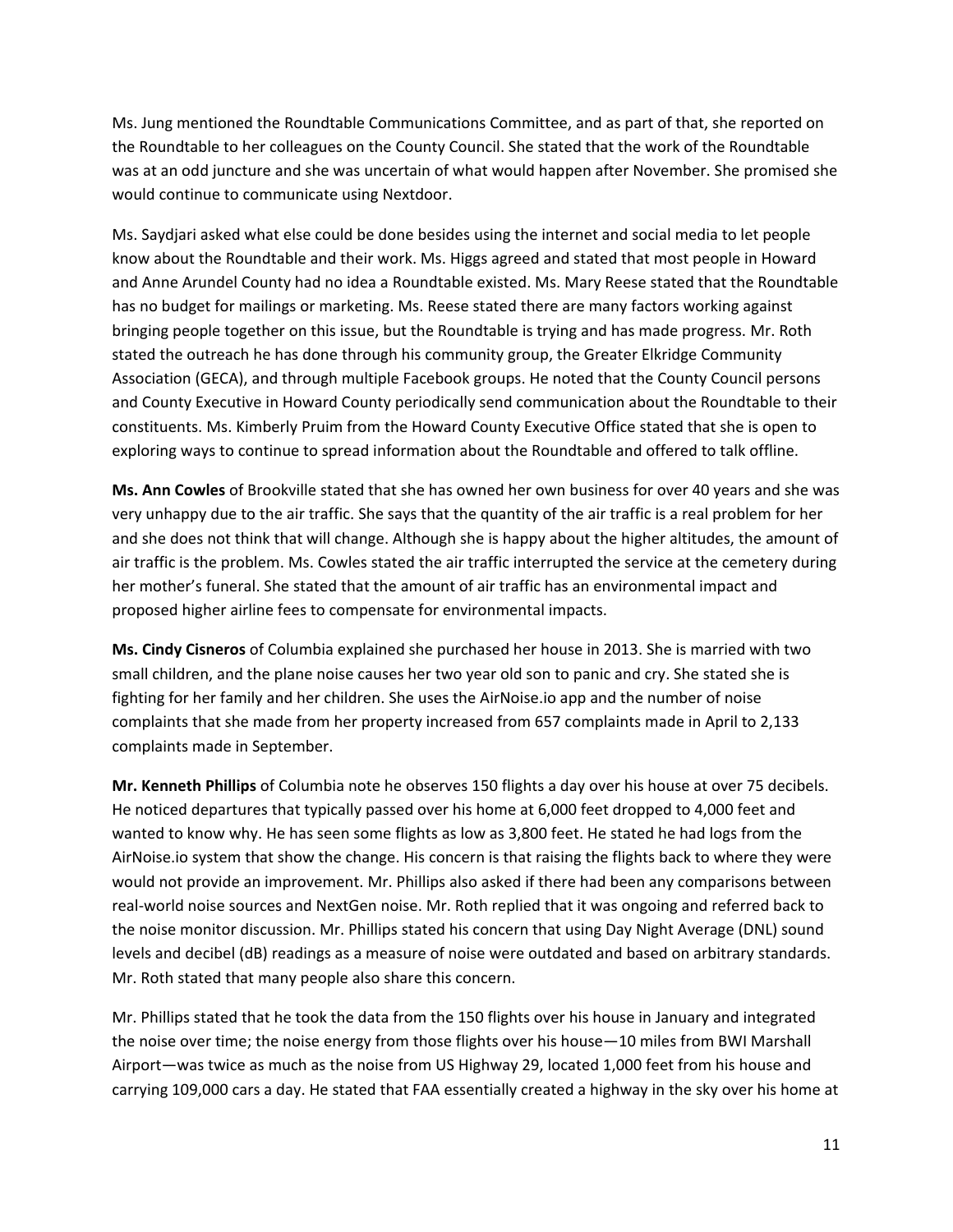the noise equivalent of over 200,000 cars, and it happened over night. Mr. Phillips believes the aircraft noise is worse than car noise because noise from aircraft generally is not reflected or dispersed before impacting homes.

Mr. Phillips asked if the Roundtable or anyone in the community was looking into the impacts of ultrafine particles. Mr. Roth said the Roundtable was not, but there have been reports of concerns about ultrafine particles under the approach paths in Columbia and Anne Arundel County. Ms. Reese encouraged Mr. Phillips to read the report on ultrafine particles done for LaGuardia Airport (LGA). Mr. Phillips suggested grant money be given to researchers at the University of Maryland or Johns Hopkins to study ultrafine particles.

**Dr. Clarence Lam, Maryland Senator for District 12** of Harper's Choice stated he shares the concerns of many Howard County residents and has been impacted by increased noise volume. He stated that legislation is under consideration to quantify the health impacts of ultrafine particles from aircraft on local communities. Mr. Phillips asked that FAA not fund the studies. Dr. Lam stated that, if they are able to get the funding, it will come out of the state budget. He also stated that the study needs the support from the public to have some quantifiable health data to present to FAA.

**Mr. Brent Girard** of Senator Van Hollen's Office stated that Senator Van Hollen wrote to the FAA in 2017 to ask about particulate matter with regard to NextGen. The Environmental Protection Agency (EPA) previously stated that it would implement new standards next year, but it is unclear how or when. Senator Van Hollen, as part of the FAA Reauthorization Act, added as part of an amendment to look at possible alternatives to the DNL standard for noise. Mr. Girard stated the report was being compiled and he would update the Roundtable at the next meeting.

**Mr. Michael Bahr** of Harmans Woods noted he is most concerned about the air traffic from Runway 28. He stated that aircraft coming off Runway 28 are making a sharp left turn and flying over Harman Woods at a low altitude of between 1,500 feet and 1,800 feet. He stated that the next plane off the runway flies three or four miles, loops around, then comes back north. Mr. Bahr stated that the current shut down of Runway 10 is making it worse. Mr. Bahr also reiterated that not everyone has access or uses social media and the internet. He believes the only effective way to inform people is by mail or home drop-offs.

**Mr. Andy Prodigal** of Hanover stated that he shared everyone's concerns. He is located five miles from the airport. He thanked the members of the Roundtable and asked that attention be paid to departures from Runway 28. He confirmed Mr. Bahr's description of planes taking off and making a sharp turn. Mr. Roth stated that the FAA procedural changes addressed the sharp turn. Mr. Prodigal believes the conditions are horrendous. He has lived in his home for 25 years and the last five years have been insane.

**Ms. Patricia Vain** of East Columbia noted she is concerned about the late-night flights. Mr. Roth replied that they are Amazon cargo planes. Mr. Roth stated that flight times were not going to be addressed under the current proposed procedural changes, but he agreed it is a problem and it may be an issue the Roundtable takes up after the proposed procedural changes are submitted to FAA.